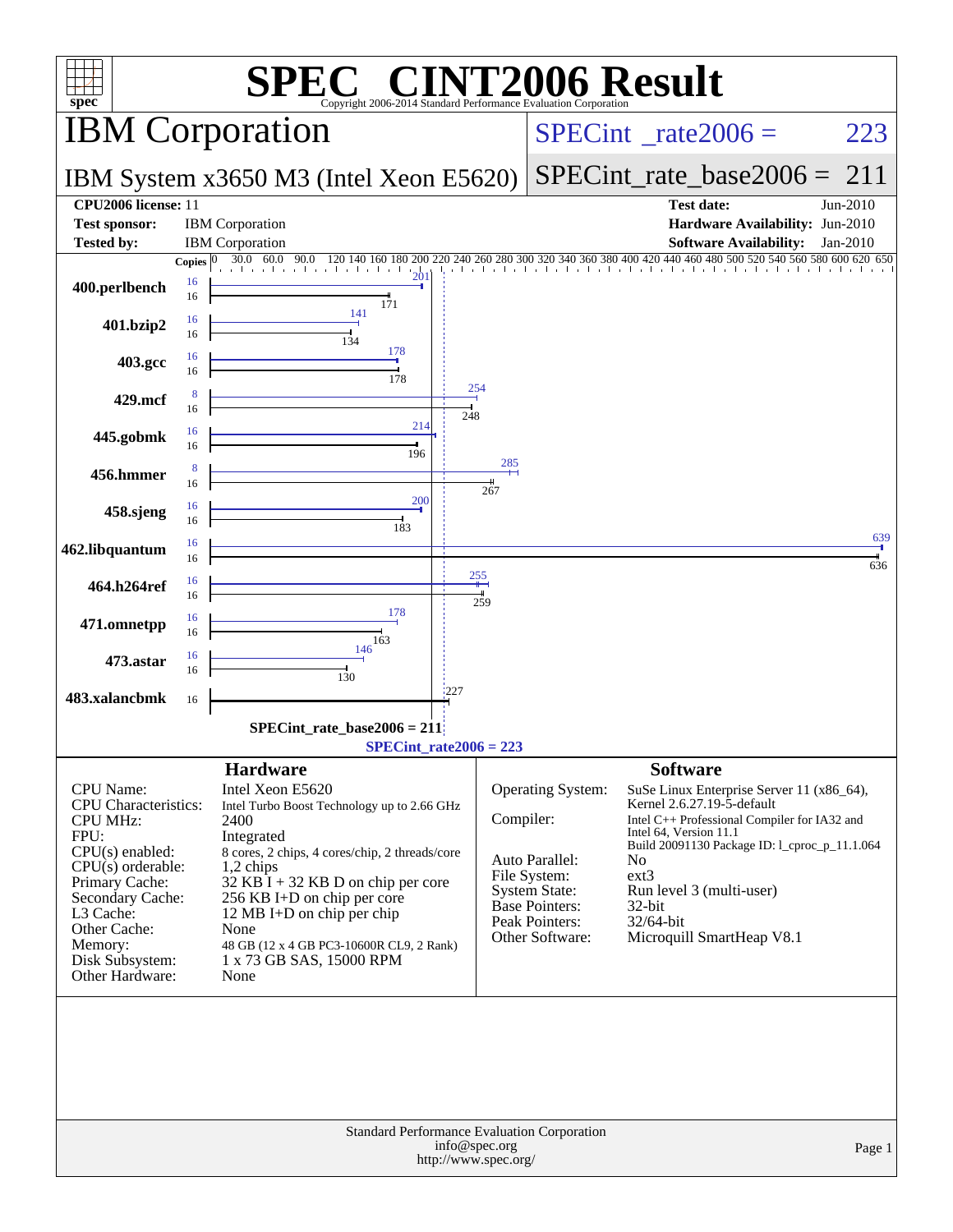

# IBM Corporation

### SPECint rate $2006 = 223$

### IBM System x3650 M3 (Intel Xeon E5620)

[SPECint\\_rate\\_base2006 =](http://www.spec.org/auto/cpu2006/Docs/result-fields.html#SPECintratebase2006) 211

#### **[CPU2006 license:](http://www.spec.org/auto/cpu2006/Docs/result-fields.html#CPU2006license)** 11 **[Test date:](http://www.spec.org/auto/cpu2006/Docs/result-fields.html#Testdate)** Jun-2010

**[Test sponsor:](http://www.spec.org/auto/cpu2006/Docs/result-fields.html#Testsponsor)** IBM Corporation **[Hardware Availability:](http://www.spec.org/auto/cpu2006/Docs/result-fields.html#HardwareAvailability)** Jun-2010 **[Tested by:](http://www.spec.org/auto/cpu2006/Docs/result-fields.html#Testedby)** IBM Corporation **[Software Availability:](http://www.spec.org/auto/cpu2006/Docs/result-fields.html#SoftwareAvailability)** Jan-2010

#### **[Results Table](http://www.spec.org/auto/cpu2006/Docs/result-fields.html#ResultsTable)**

|                    | <b>Base</b>   |                |       |                |            |                                                                                                          |            | <b>Peak</b>   |                |              |                |              |                |              |
|--------------------|---------------|----------------|-------|----------------|------------|----------------------------------------------------------------------------------------------------------|------------|---------------|----------------|--------------|----------------|--------------|----------------|--------------|
| <b>Benchmark</b>   | <b>Copies</b> | <b>Seconds</b> | Ratio | <b>Seconds</b> | Ratio      | <b>Seconds</b>                                                                                           | Ratio      | <b>Copies</b> | <b>Seconds</b> | <b>Ratio</b> | <b>Seconds</b> | <b>Ratio</b> | <b>Seconds</b> | <b>Ratio</b> |
| 400.perlbench      | 16            | 924            | 169   | 915            | 171        | 916                                                                                                      | 171        | 16            | 777            | 201          | 774            | 202          | 779            | 201          |
| 401.bzip2          | 16            | 1155           | 134   | 1157           | 133I       | 1156                                                                                                     | 134        | 16            | 1092           | 141          | 1094           | 141          | 1093           | <u>141</u>   |
| $403.\mathrm{gcc}$ | 16            | 722            | 178   | 722            | <b>178</b> | 719                                                                                                      | 179        | 16            | 726            | 178          | 720            | 179          | 728            | 177          |
| $429$ mcf          | 16            | 586            | 249   | 588            | 248        | 588                                                                                                      | 248        |               | 287            | 254          | 287            | 254          | 288            | 253          |
| $445$ .gobmk       | 16            | 856            | 196   | 855            | <b>196</b> | 850                                                                                                      | 197        | 16            | 785            | 214          | 781            | 215          | 784            | 214          |
| 456.hmmer          | 16            | 554            | 269   | 559            | 267        | 558                                                                                                      | 267        |               | 262            | 285          | 255            | 293          | 262            | 285          |
| $458$ .sjeng       | 16            | 1058           | 183   | 1059           | 183        | 1060                                                                                                     | 183        | 16            | 963            | 201          | 968            | 200          | 967            | 200          |
| 462.libquantum     | 16            | 522            | 635   | 521            | 637        | 521                                                                                                      | 636        | 16            | 518            | 640          | 519            | 639          | 519            | 639          |
| 464.h264ref        | 16            | 1370           | 258   | 1368           | 259        | 1362                                                                                                     | <b>260</b> | 16            | 1388           | 255          | 1337           | 265          | 1396           | 254          |
| 471.omnetpp        | 16            | 613            | 163   | 613            | <b>163</b> | 613                                                                                                      | 163        | 16            | 563            | 178          | 563            | 177          | 563            | 178          |
| $473$ . astar      | 16            | 866            | 130   | 871            | 129        | 867                                                                                                      | <b>130</b> | 16            | 769            | 146          | 770            | 146          | 769            | <u>146</u>   |
| 483.xalancbmk      | 16            | 486            | 227   | 486            | 227        | 486                                                                                                      | 227        | 16            | 486            | 227          | 486            | 227          | 486            | 227          |
|                    |               |                |       |                |            | Results appear in the order in which they were run. Bold underlined text indicates a median measurement. |            |               |                |              |                |              |                |              |

#### **[Submit Notes](http://www.spec.org/auto/cpu2006/Docs/result-fields.html#SubmitNotes)**

The config file option 'submit' was used. numactl was used to bind copies to the cores

#### **[Platform Notes](http://www.spec.org/auto/cpu2006/Docs/result-fields.html#PlatformNotes)**

 Turbo Mode Enable Turbo Boost set to Traditional CPU C State Enable Data Reuse Disable

### **[General Notes](http://www.spec.org/auto/cpu2006/Docs/result-fields.html#GeneralNotes)**

 Binaries were compiled on SLES 10 with Binutils 2.18.50.0.7.20080502 'ulimit -s unlimited' was used to set the stack size to unlimited prior to run

## **[Base Compiler Invocation](http://www.spec.org/auto/cpu2006/Docs/result-fields.html#BaseCompilerInvocation)**

[C benchmarks](http://www.spec.org/auto/cpu2006/Docs/result-fields.html#Cbenchmarks): [icc -m32](http://www.spec.org/cpu2006/results/res2010q3/cpu2006-20100621-11846.flags.html#user_CCbase_intel_icc_32bit_5ff4a39e364c98233615fdd38438c6f2)

[C++ benchmarks:](http://www.spec.org/auto/cpu2006/Docs/result-fields.html#CXXbenchmarks) [icpc -m32](http://www.spec.org/cpu2006/results/res2010q3/cpu2006-20100621-11846.flags.html#user_CXXbase_intel_icpc_32bit_4e5a5ef1a53fd332b3c49e69c3330699)

> Standard Performance Evaluation Corporation [info@spec.org](mailto:info@spec.org) <http://www.spec.org/>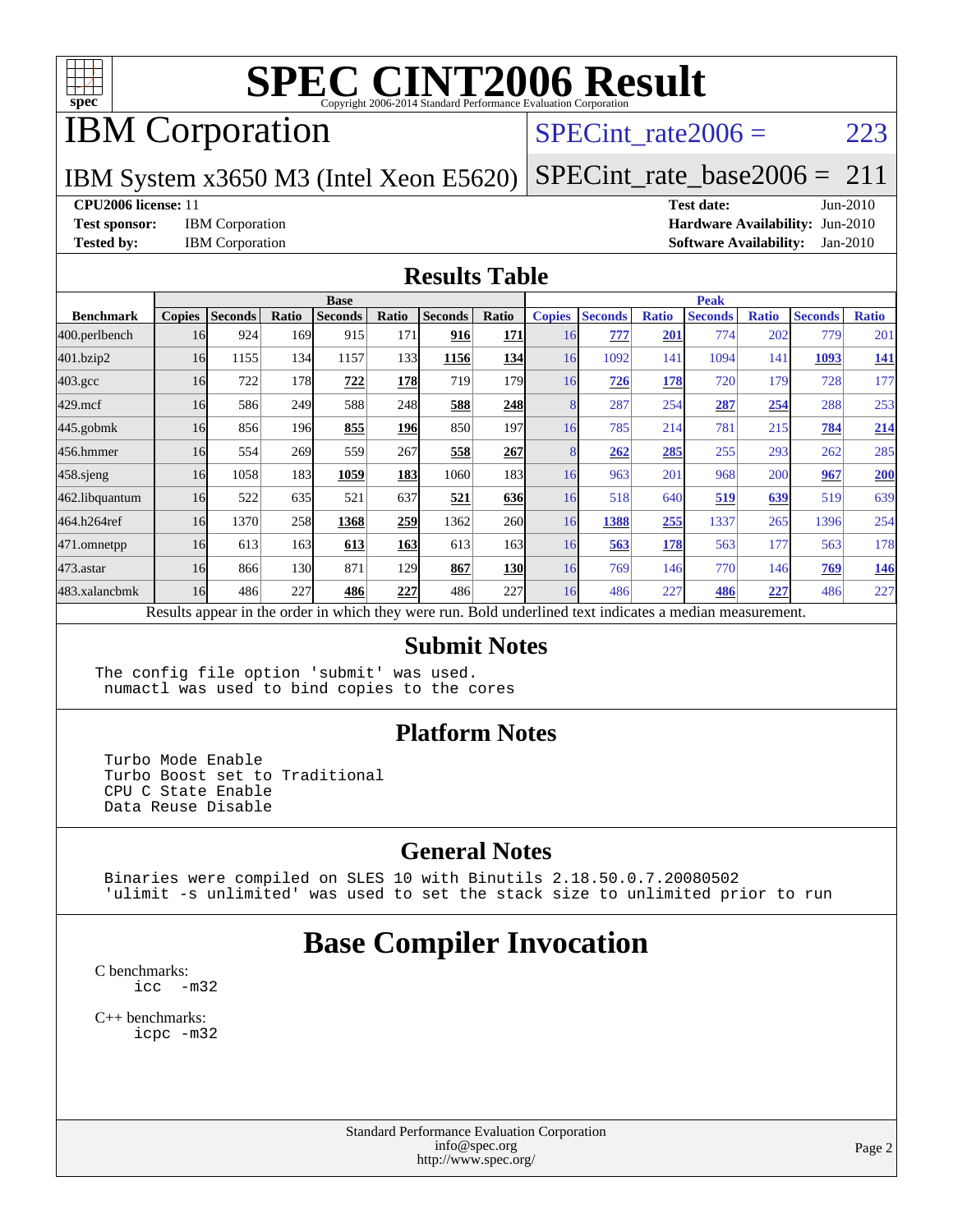

IBM Corporation

 $SPECTnt_rate2006 = 223$ 

IBM System x3650 M3 (Intel Xeon E5620) [SPECint\\_rate\\_base2006 =](http://www.spec.org/auto/cpu2006/Docs/result-fields.html#SPECintratebase2006)  $211$ 

**[Test sponsor:](http://www.spec.org/auto/cpu2006/Docs/result-fields.html#Testsponsor)** IBM Corporation **[Hardware Availability:](http://www.spec.org/auto/cpu2006/Docs/result-fields.html#HardwareAvailability)** Jun-2010 **[Tested by:](http://www.spec.org/auto/cpu2006/Docs/result-fields.html#Testedby)** IBM Corporation **[Software Availability:](http://www.spec.org/auto/cpu2006/Docs/result-fields.html#SoftwareAvailability)** Jan-2010

**[CPU2006 license:](http://www.spec.org/auto/cpu2006/Docs/result-fields.html#CPU2006license)** 11 **[Test date:](http://www.spec.org/auto/cpu2006/Docs/result-fields.html#Testdate)** Jun-2010

### **[Base Portability Flags](http://www.spec.org/auto/cpu2006/Docs/result-fields.html#BasePortabilityFlags)**

 400.perlbench: [-DSPEC\\_CPU\\_LINUX\\_IA32](http://www.spec.org/cpu2006/results/res2010q3/cpu2006-20100621-11846.flags.html#b400.perlbench_baseCPORTABILITY_DSPEC_CPU_LINUX_IA32) 462.libquantum: [-DSPEC\\_CPU\\_LINUX](http://www.spec.org/cpu2006/results/res2010q3/cpu2006-20100621-11846.flags.html#b462.libquantum_baseCPORTABILITY_DSPEC_CPU_LINUX) 483.xalancbmk: [-DSPEC\\_CPU\\_LINUX](http://www.spec.org/cpu2006/results/res2010q3/cpu2006-20100621-11846.flags.html#b483.xalancbmk_baseCXXPORTABILITY_DSPEC_CPU_LINUX)

**[Base Optimization Flags](http://www.spec.org/auto/cpu2006/Docs/result-fields.html#BaseOptimizationFlags)**

[C benchmarks](http://www.spec.org/auto/cpu2006/Docs/result-fields.html#Cbenchmarks):

[-xSSE4.2](http://www.spec.org/cpu2006/results/res2010q3/cpu2006-20100621-11846.flags.html#user_CCbase_f-xSSE42_f91528193cf0b216347adb8b939d4107) [-ipo](http://www.spec.org/cpu2006/results/res2010q3/cpu2006-20100621-11846.flags.html#user_CCbase_f-ipo) [-O3](http://www.spec.org/cpu2006/results/res2010q3/cpu2006-20100621-11846.flags.html#user_CCbase_f-O3) [-no-prec-div](http://www.spec.org/cpu2006/results/res2010q3/cpu2006-20100621-11846.flags.html#user_CCbase_f-no-prec-div) [-static](http://www.spec.org/cpu2006/results/res2010q3/cpu2006-20100621-11846.flags.html#user_CCbase_f-static) [-opt-prefetch](http://www.spec.org/cpu2006/results/res2010q3/cpu2006-20100621-11846.flags.html#user_CCbase_f-opt-prefetch)

[C++ benchmarks:](http://www.spec.org/auto/cpu2006/Docs/result-fields.html#CXXbenchmarks)

[-xSSE4.2](http://www.spec.org/cpu2006/results/res2010q3/cpu2006-20100621-11846.flags.html#user_CXXbase_f-xSSE42_f91528193cf0b216347adb8b939d4107) [-ipo](http://www.spec.org/cpu2006/results/res2010q3/cpu2006-20100621-11846.flags.html#user_CXXbase_f-ipo) [-O3](http://www.spec.org/cpu2006/results/res2010q3/cpu2006-20100621-11846.flags.html#user_CXXbase_f-O3) [-no-prec-div](http://www.spec.org/cpu2006/results/res2010q3/cpu2006-20100621-11846.flags.html#user_CXXbase_f-no-prec-div) [-opt-prefetch](http://www.spec.org/cpu2006/results/res2010q3/cpu2006-20100621-11846.flags.html#user_CXXbase_f-opt-prefetch) [-Wl,-z,muldefs](http://www.spec.org/cpu2006/results/res2010q3/cpu2006-20100621-11846.flags.html#user_CXXbase_link_force_multiple1_74079c344b956b9658436fd1b6dd3a8a) [-L/home/cmplr/usr3/alrahate/cpu2006.1.1.ic11.1/libic11.1-32bit -lsmartheap](http://www.spec.org/cpu2006/results/res2010q3/cpu2006-20100621-11846.flags.html#user_CXXbase_SmartHeap_d86dffe4a79b79ef8890d5cce17030c3)

## **[Base Other Flags](http://www.spec.org/auto/cpu2006/Docs/result-fields.html#BaseOtherFlags)**

[C benchmarks](http://www.spec.org/auto/cpu2006/Docs/result-fields.html#Cbenchmarks):

403.gcc: [-Dalloca=\\_alloca](http://www.spec.org/cpu2006/results/res2010q3/cpu2006-20100621-11846.flags.html#b403.gcc_baseEXTRA_CFLAGS_Dalloca_be3056838c12de2578596ca5467af7f3)

## **[Peak Compiler Invocation](http://www.spec.org/auto/cpu2006/Docs/result-fields.html#PeakCompilerInvocation)**

[C benchmarks \(except as noted below\)](http://www.spec.org/auto/cpu2006/Docs/result-fields.html#Cbenchmarksexceptasnotedbelow):

[icc -m32](http://www.spec.org/cpu2006/results/res2010q3/cpu2006-20100621-11846.flags.html#user_CCpeak_intel_icc_32bit_5ff4a39e364c98233615fdd38438c6f2)

401.bzip2: [icc -m64](http://www.spec.org/cpu2006/results/res2010q3/cpu2006-20100621-11846.flags.html#user_peakCCLD401_bzip2_intel_icc_64bit_bda6cc9af1fdbb0edc3795bac97ada53)

456.hmmer: [icc -m64](http://www.spec.org/cpu2006/results/res2010q3/cpu2006-20100621-11846.flags.html#user_peakCCLD456_hmmer_intel_icc_64bit_bda6cc9af1fdbb0edc3795bac97ada53)

458.sjeng: [icc -m64](http://www.spec.org/cpu2006/results/res2010q3/cpu2006-20100621-11846.flags.html#user_peakCCLD458_sjeng_intel_icc_64bit_bda6cc9af1fdbb0edc3795bac97ada53)

462.libquantum: [icc -m64](http://www.spec.org/cpu2006/results/res2010q3/cpu2006-20100621-11846.flags.html#user_peakCCLD462_libquantum_intel_icc_64bit_bda6cc9af1fdbb0edc3795bac97ada53)

[C++ benchmarks \(except as noted below\):](http://www.spec.org/auto/cpu2006/Docs/result-fields.html#CXXbenchmarksexceptasnotedbelow) [icpc -m32](http://www.spec.org/cpu2006/results/res2010q3/cpu2006-20100621-11846.flags.html#user_CXXpeak_intel_icpc_32bit_4e5a5ef1a53fd332b3c49e69c3330699)

473.astar: [icpc -m64](http://www.spec.org/cpu2006/results/res2010q3/cpu2006-20100621-11846.flags.html#user_peakCXXLD473_astar_intel_icpc_64bit_fc66a5337ce925472a5c54ad6a0de310)

## **[Peak Portability Flags](http://www.spec.org/auto/cpu2006/Docs/result-fields.html#PeakPortabilityFlags)**

 400.perlbench: [-DSPEC\\_CPU\\_LINUX\\_IA32](http://www.spec.org/cpu2006/results/res2010q3/cpu2006-20100621-11846.flags.html#b400.perlbench_peakCPORTABILITY_DSPEC_CPU_LINUX_IA32) 401.bzip2: [-DSPEC\\_CPU\\_LP64](http://www.spec.org/cpu2006/results/res2010q3/cpu2006-20100621-11846.flags.html#suite_peakCPORTABILITY401_bzip2_DSPEC_CPU_LP64)

Continued on next page

Standard Performance Evaluation Corporation [info@spec.org](mailto:info@spec.org) <http://www.spec.org/>

Page 3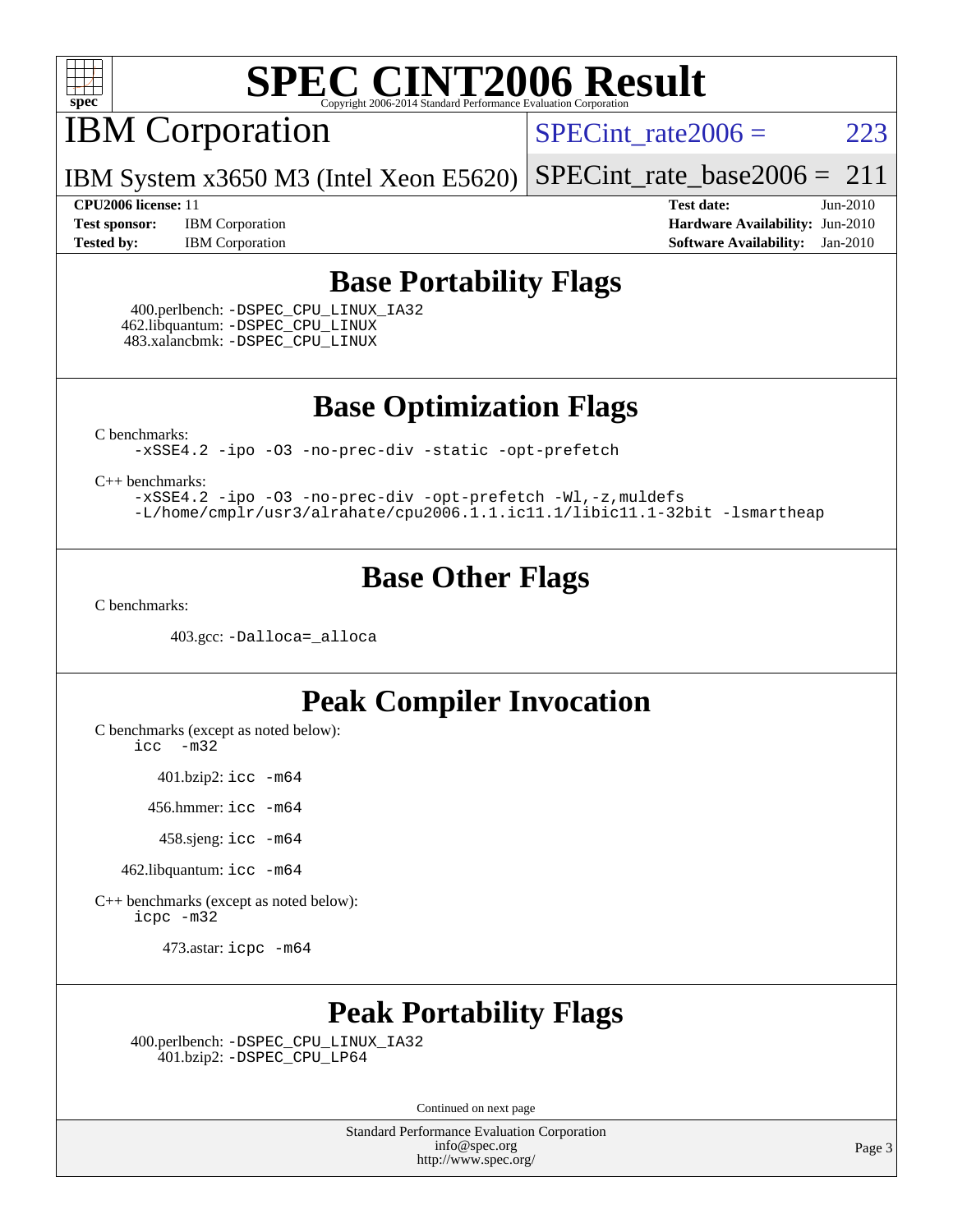

IBM Corporation

SPECint rate $2006 = 223$ 

IBM System x3650 M3 (Intel Xeon E5620) [SPECint\\_rate\\_base2006 =](http://www.spec.org/auto/cpu2006/Docs/result-fields.html#SPECintratebase2006)  $211$ 

**[Test sponsor:](http://www.spec.org/auto/cpu2006/Docs/result-fields.html#Testsponsor)** IBM Corporation **[Hardware Availability:](http://www.spec.org/auto/cpu2006/Docs/result-fields.html#HardwareAvailability)** Jun-2010 **[Tested by:](http://www.spec.org/auto/cpu2006/Docs/result-fields.html#Testedby)** IBM Corporation **[Software Availability:](http://www.spec.org/auto/cpu2006/Docs/result-fields.html#SoftwareAvailability)** Jan-2010

**[CPU2006 license:](http://www.spec.org/auto/cpu2006/Docs/result-fields.html#CPU2006license)** 11 **[Test date:](http://www.spec.org/auto/cpu2006/Docs/result-fields.html#Testdate)** Jun-2010

## **[Peak Portability Flags \(Continued\)](http://www.spec.org/auto/cpu2006/Docs/result-fields.html#PeakPortabilityFlags)**

 456.hmmer: [-DSPEC\\_CPU\\_LP64](http://www.spec.org/cpu2006/results/res2010q3/cpu2006-20100621-11846.flags.html#suite_peakCPORTABILITY456_hmmer_DSPEC_CPU_LP64) 458.sjeng: [-DSPEC\\_CPU\\_LP64](http://www.spec.org/cpu2006/results/res2010q3/cpu2006-20100621-11846.flags.html#suite_peakCPORTABILITY458_sjeng_DSPEC_CPU_LP64) 462.libquantum: [-DSPEC\\_CPU\\_LP64](http://www.spec.org/cpu2006/results/res2010q3/cpu2006-20100621-11846.flags.html#suite_peakCPORTABILITY462_libquantum_DSPEC_CPU_LP64) [-DSPEC\\_CPU\\_LINUX](http://www.spec.org/cpu2006/results/res2010q3/cpu2006-20100621-11846.flags.html#b462.libquantum_peakCPORTABILITY_DSPEC_CPU_LINUX) 473.astar: [-DSPEC\\_CPU\\_LP64](http://www.spec.org/cpu2006/results/res2010q3/cpu2006-20100621-11846.flags.html#suite_peakCXXPORTABILITY473_astar_DSPEC_CPU_LP64) 483.xalancbmk: [-DSPEC\\_CPU\\_LINUX](http://www.spec.org/cpu2006/results/res2010q3/cpu2006-20100621-11846.flags.html#b483.xalancbmk_peakCXXPORTABILITY_DSPEC_CPU_LINUX)

## **[Peak Optimization Flags](http://www.spec.org/auto/cpu2006/Docs/result-fields.html#PeakOptimizationFlags)**

[C benchmarks](http://www.spec.org/auto/cpu2006/Docs/result-fields.html#Cbenchmarks):

Standard Performance Evaluation Corporation [info@spec.org](mailto:info@spec.org) <http://www.spec.org/> Page 4 400.perlbench: [-xSSE4.2](http://www.spec.org/cpu2006/results/res2010q3/cpu2006-20100621-11846.flags.html#user_peakPASS2_CFLAGSPASS2_LDCFLAGS400_perlbench_f-xSSE42_f91528193cf0b216347adb8b939d4107)(pass 2) [-prof-gen](http://www.spec.org/cpu2006/results/res2010q3/cpu2006-20100621-11846.flags.html#user_peakPASS1_CFLAGSPASS1_LDCFLAGS400_perlbench_prof_gen_e43856698f6ca7b7e442dfd80e94a8fc)(pass 1) [-ipo](http://www.spec.org/cpu2006/results/res2010q3/cpu2006-20100621-11846.flags.html#user_peakPASS2_CFLAGSPASS2_LDCFLAGS400_perlbench_f-ipo)(pass 2) [-O3](http://www.spec.org/cpu2006/results/res2010q3/cpu2006-20100621-11846.flags.html#user_peakPASS2_CFLAGSPASS2_LDCFLAGS400_perlbench_f-O3)(pass 2) [-no-prec-div](http://www.spec.org/cpu2006/results/res2010q3/cpu2006-20100621-11846.flags.html#user_peakPASS2_CFLAGSPASS2_LDCFLAGS400_perlbench_f-no-prec-div)(pass 2) [-static](http://www.spec.org/cpu2006/results/res2010q3/cpu2006-20100621-11846.flags.html#user_peakPASS2_CFLAGSPASS2_LDCFLAGS400_perlbench_f-static)(pass 2) [-prof-use](http://www.spec.org/cpu2006/results/res2010q3/cpu2006-20100621-11846.flags.html#user_peakPASS2_CFLAGSPASS2_LDCFLAGS400_perlbench_prof_use_bccf7792157ff70d64e32fe3e1250b55)(pass 2) [-ansi-alias](http://www.spec.org/cpu2006/results/res2010q3/cpu2006-20100621-11846.flags.html#user_peakCOPTIMIZE400_perlbench_f-ansi-alias) 401.bzip2: [-xSSE4.2](http://www.spec.org/cpu2006/results/res2010q3/cpu2006-20100621-11846.flags.html#user_peakPASS2_CFLAGSPASS2_LDCFLAGS401_bzip2_f-xSSE42_f91528193cf0b216347adb8b939d4107)(pass 2) [-prof-gen](http://www.spec.org/cpu2006/results/res2010q3/cpu2006-20100621-11846.flags.html#user_peakPASS1_CFLAGSPASS1_LDCFLAGS401_bzip2_prof_gen_e43856698f6ca7b7e442dfd80e94a8fc)(pass 1) [-ipo](http://www.spec.org/cpu2006/results/res2010q3/cpu2006-20100621-11846.flags.html#user_peakPASS2_CFLAGSPASS2_LDCFLAGS401_bzip2_f-ipo)(pass 2) [-O3](http://www.spec.org/cpu2006/results/res2010q3/cpu2006-20100621-11846.flags.html#user_peakPASS2_CFLAGSPASS2_LDCFLAGS401_bzip2_f-O3)(pass 2) [-no-prec-div](http://www.spec.org/cpu2006/results/res2010q3/cpu2006-20100621-11846.flags.html#user_peakPASS2_CFLAGSPASS2_LDCFLAGS401_bzip2_f-no-prec-div)(pass 2) [-static](http://www.spec.org/cpu2006/results/res2010q3/cpu2006-20100621-11846.flags.html#user_peakPASS2_CFLAGSPASS2_LDCFLAGS401_bzip2_f-static)(pass 2) [-prof-use](http://www.spec.org/cpu2006/results/res2010q3/cpu2006-20100621-11846.flags.html#user_peakPASS2_CFLAGSPASS2_LDCFLAGS401_bzip2_prof_use_bccf7792157ff70d64e32fe3e1250b55)(pass 2) [-opt-prefetch](http://www.spec.org/cpu2006/results/res2010q3/cpu2006-20100621-11846.flags.html#user_peakCOPTIMIZE401_bzip2_f-opt-prefetch) [-ansi-alias](http://www.spec.org/cpu2006/results/res2010q3/cpu2006-20100621-11846.flags.html#user_peakCOPTIMIZE401_bzip2_f-ansi-alias) [-auto-ilp32](http://www.spec.org/cpu2006/results/res2010q3/cpu2006-20100621-11846.flags.html#user_peakCOPTIMIZE401_bzip2_f-auto-ilp32) 403.gcc: [-xSSE4.2](http://www.spec.org/cpu2006/results/res2010q3/cpu2006-20100621-11846.flags.html#user_peakCOPTIMIZE403_gcc_f-xSSE42_f91528193cf0b216347adb8b939d4107) [-ipo](http://www.spec.org/cpu2006/results/res2010q3/cpu2006-20100621-11846.flags.html#user_peakCOPTIMIZE403_gcc_f-ipo) [-O3](http://www.spec.org/cpu2006/results/res2010q3/cpu2006-20100621-11846.flags.html#user_peakCOPTIMIZE403_gcc_f-O3) [-no-prec-div](http://www.spec.org/cpu2006/results/res2010q3/cpu2006-20100621-11846.flags.html#user_peakCOPTIMIZE403_gcc_f-no-prec-div) [-static](http://www.spec.org/cpu2006/results/res2010q3/cpu2006-20100621-11846.flags.html#user_peakCOPTIMIZE403_gcc_f-static) 429.mcf: [-xSSE4.2](http://www.spec.org/cpu2006/results/res2010q3/cpu2006-20100621-11846.flags.html#user_peakCOPTIMIZE429_mcf_f-xSSE42_f91528193cf0b216347adb8b939d4107) [-ipo](http://www.spec.org/cpu2006/results/res2010q3/cpu2006-20100621-11846.flags.html#user_peakCOPTIMIZE429_mcf_f-ipo) [-O3](http://www.spec.org/cpu2006/results/res2010q3/cpu2006-20100621-11846.flags.html#user_peakCOPTIMIZE429_mcf_f-O3) [-no-prec-div](http://www.spec.org/cpu2006/results/res2010q3/cpu2006-20100621-11846.flags.html#user_peakCOPTIMIZE429_mcf_f-no-prec-div) [-static](http://www.spec.org/cpu2006/results/res2010q3/cpu2006-20100621-11846.flags.html#user_peakCOPTIMIZE429_mcf_f-static) [-opt-prefetch](http://www.spec.org/cpu2006/results/res2010q3/cpu2006-20100621-11846.flags.html#user_peakCOPTIMIZE429_mcf_f-opt-prefetch) 445.gobmk: [-xSSE4.2](http://www.spec.org/cpu2006/results/res2010q3/cpu2006-20100621-11846.flags.html#user_peakPASS2_CFLAGSPASS2_LDCFLAGS445_gobmk_f-xSSE42_f91528193cf0b216347adb8b939d4107)(pass 2) [-prof-gen](http://www.spec.org/cpu2006/results/res2010q3/cpu2006-20100621-11846.flags.html#user_peakPASS1_CFLAGSPASS1_LDCFLAGS445_gobmk_prof_gen_e43856698f6ca7b7e442dfd80e94a8fc)(pass 1) [-prof-use](http://www.spec.org/cpu2006/results/res2010q3/cpu2006-20100621-11846.flags.html#user_peakPASS2_CFLAGSPASS2_LDCFLAGS445_gobmk_prof_use_bccf7792157ff70d64e32fe3e1250b55)(pass 2) [-O2](http://www.spec.org/cpu2006/results/res2010q3/cpu2006-20100621-11846.flags.html#user_peakCOPTIMIZE445_gobmk_f-O2) [-ipo](http://www.spec.org/cpu2006/results/res2010q3/cpu2006-20100621-11846.flags.html#user_peakCOPTIMIZE445_gobmk_f-ipo) [-no-prec-div](http://www.spec.org/cpu2006/results/res2010q3/cpu2006-20100621-11846.flags.html#user_peakCOPTIMIZE445_gobmk_f-no-prec-div) [-ansi-alias](http://www.spec.org/cpu2006/results/res2010q3/cpu2006-20100621-11846.flags.html#user_peakCOPTIMIZE445_gobmk_f-ansi-alias) 456.hmmer: [-xSSE4.2](http://www.spec.org/cpu2006/results/res2010q3/cpu2006-20100621-11846.flags.html#user_peakCOPTIMIZE456_hmmer_f-xSSE42_f91528193cf0b216347adb8b939d4107) [-ipo](http://www.spec.org/cpu2006/results/res2010q3/cpu2006-20100621-11846.flags.html#user_peakCOPTIMIZE456_hmmer_f-ipo) [-O3](http://www.spec.org/cpu2006/results/res2010q3/cpu2006-20100621-11846.flags.html#user_peakCOPTIMIZE456_hmmer_f-O3) [-no-prec-div](http://www.spec.org/cpu2006/results/res2010q3/cpu2006-20100621-11846.flags.html#user_peakCOPTIMIZE456_hmmer_f-no-prec-div) [-static](http://www.spec.org/cpu2006/results/res2010q3/cpu2006-20100621-11846.flags.html#user_peakCOPTIMIZE456_hmmer_f-static) [-unroll2](http://www.spec.org/cpu2006/results/res2010q3/cpu2006-20100621-11846.flags.html#user_peakCOPTIMIZE456_hmmer_f-unroll_784dae83bebfb236979b41d2422d7ec2) [-ansi-alias](http://www.spec.org/cpu2006/results/res2010q3/cpu2006-20100621-11846.flags.html#user_peakCOPTIMIZE456_hmmer_f-ansi-alias) [-auto-ilp32](http://www.spec.org/cpu2006/results/res2010q3/cpu2006-20100621-11846.flags.html#user_peakCOPTIMIZE456_hmmer_f-auto-ilp32) 458.sjeng: [-xSSE4.2](http://www.spec.org/cpu2006/results/res2010q3/cpu2006-20100621-11846.flags.html#user_peakPASS2_CFLAGSPASS2_LDCFLAGS458_sjeng_f-xSSE42_f91528193cf0b216347adb8b939d4107)(pass 2) [-prof-gen](http://www.spec.org/cpu2006/results/res2010q3/cpu2006-20100621-11846.flags.html#user_peakPASS1_CFLAGSPASS1_LDCFLAGS458_sjeng_prof_gen_e43856698f6ca7b7e442dfd80e94a8fc)(pass 1) [-ipo](http://www.spec.org/cpu2006/results/res2010q3/cpu2006-20100621-11846.flags.html#user_peakPASS2_CFLAGSPASS2_LDCFLAGS458_sjeng_f-ipo)(pass 2) [-O3](http://www.spec.org/cpu2006/results/res2010q3/cpu2006-20100621-11846.flags.html#user_peakPASS2_CFLAGSPASS2_LDCFLAGS458_sjeng_f-O3)(pass 2) [-no-prec-div](http://www.spec.org/cpu2006/results/res2010q3/cpu2006-20100621-11846.flags.html#user_peakPASS2_CFLAGSPASS2_LDCFLAGS458_sjeng_f-no-prec-div)(pass 2) [-static](http://www.spec.org/cpu2006/results/res2010q3/cpu2006-20100621-11846.flags.html#user_peakPASS2_CFLAGSPASS2_LDCFLAGS458_sjeng_f-static)(pass 2) [-prof-use](http://www.spec.org/cpu2006/results/res2010q3/cpu2006-20100621-11846.flags.html#user_peakPASS2_CFLAGSPASS2_LDCFLAGS458_sjeng_prof_use_bccf7792157ff70d64e32fe3e1250b55)(pass 2) [-unroll4](http://www.spec.org/cpu2006/results/res2010q3/cpu2006-20100621-11846.flags.html#user_peakCOPTIMIZE458_sjeng_f-unroll_4e5e4ed65b7fd20bdcd365bec371b81f) [-auto-ilp32](http://www.spec.org/cpu2006/results/res2010q3/cpu2006-20100621-11846.flags.html#user_peakCOPTIMIZE458_sjeng_f-auto-ilp32) 462.libquantum: [-xSSE4.2](http://www.spec.org/cpu2006/results/res2010q3/cpu2006-20100621-11846.flags.html#user_peakCOPTIMIZE462_libquantum_f-xSSE42_f91528193cf0b216347adb8b939d4107) [-ipo](http://www.spec.org/cpu2006/results/res2010q3/cpu2006-20100621-11846.flags.html#user_peakCOPTIMIZE462_libquantum_f-ipo) [-O3](http://www.spec.org/cpu2006/results/res2010q3/cpu2006-20100621-11846.flags.html#user_peakCOPTIMIZE462_libquantum_f-O3) [-no-prec-div](http://www.spec.org/cpu2006/results/res2010q3/cpu2006-20100621-11846.flags.html#user_peakCOPTIMIZE462_libquantum_f-no-prec-div) [-static](http://www.spec.org/cpu2006/results/res2010q3/cpu2006-20100621-11846.flags.html#user_peakCOPTIMIZE462_libquantum_f-static) [-auto-ilp32](http://www.spec.org/cpu2006/results/res2010q3/cpu2006-20100621-11846.flags.html#user_peakCOPTIMIZE462_libquantum_f-auto-ilp32) [-opt-prefetch](http://www.spec.org/cpu2006/results/res2010q3/cpu2006-20100621-11846.flags.html#user_peakCOPTIMIZE462_libquantum_f-opt-prefetch) 464.h264ref: [-xSSE4.2](http://www.spec.org/cpu2006/results/res2010q3/cpu2006-20100621-11846.flags.html#user_peakPASS2_CFLAGSPASS2_LDCFLAGS464_h264ref_f-xSSE42_f91528193cf0b216347adb8b939d4107)(pass 2) [-prof-gen](http://www.spec.org/cpu2006/results/res2010q3/cpu2006-20100621-11846.flags.html#user_peakPASS1_CFLAGSPASS1_LDCFLAGS464_h264ref_prof_gen_e43856698f6ca7b7e442dfd80e94a8fc)(pass 1) [-ipo](http://www.spec.org/cpu2006/results/res2010q3/cpu2006-20100621-11846.flags.html#user_peakPASS2_CFLAGSPASS2_LDCFLAGS464_h264ref_f-ipo)(pass 2) [-O3](http://www.spec.org/cpu2006/results/res2010q3/cpu2006-20100621-11846.flags.html#user_peakPASS2_CFLAGSPASS2_LDCFLAGS464_h264ref_f-O3)(pass 2) [-no-prec-div](http://www.spec.org/cpu2006/results/res2010q3/cpu2006-20100621-11846.flags.html#user_peakPASS2_CFLAGSPASS2_LDCFLAGS464_h264ref_f-no-prec-div)(pass 2) [-static](http://www.spec.org/cpu2006/results/res2010q3/cpu2006-20100621-11846.flags.html#user_peakPASS2_CFLAGSPASS2_LDCFLAGS464_h264ref_f-static)(pass 2) [-prof-use](http://www.spec.org/cpu2006/results/res2010q3/cpu2006-20100621-11846.flags.html#user_peakPASS2_CFLAGSPASS2_LDCFLAGS464_h264ref_prof_use_bccf7792157ff70d64e32fe3e1250b55)(pass 2) [-unroll2](http://www.spec.org/cpu2006/results/res2010q3/cpu2006-20100621-11846.flags.html#user_peakCOPTIMIZE464_h264ref_f-unroll_784dae83bebfb236979b41d2422d7ec2) [-ansi-alias](http://www.spec.org/cpu2006/results/res2010q3/cpu2006-20100621-11846.flags.html#user_peakCOPTIMIZE464_h264ref_f-ansi-alias) [C++ benchmarks:](http://www.spec.org/auto/cpu2006/Docs/result-fields.html#CXXbenchmarks) 471.omnetpp: [-xSSE4.2](http://www.spec.org/cpu2006/results/res2010q3/cpu2006-20100621-11846.flags.html#user_peakPASS2_CXXFLAGSPASS2_LDCXXFLAGS471_omnetpp_f-xSSE42_f91528193cf0b216347adb8b939d4107)(pass 2) [-prof-gen](http://www.spec.org/cpu2006/results/res2010q3/cpu2006-20100621-11846.flags.html#user_peakPASS1_CXXFLAGSPASS1_LDCXXFLAGS471_omnetpp_prof_gen_e43856698f6ca7b7e442dfd80e94a8fc)(pass 1) [-ipo](http://www.spec.org/cpu2006/results/res2010q3/cpu2006-20100621-11846.flags.html#user_peakPASS2_CXXFLAGSPASS2_LDCXXFLAGS471_omnetpp_f-ipo)(pass 2) [-O3](http://www.spec.org/cpu2006/results/res2010q3/cpu2006-20100621-11846.flags.html#user_peakPASS2_CXXFLAGSPASS2_LDCXXFLAGS471_omnetpp_f-O3)(pass 2) [-no-prec-div](http://www.spec.org/cpu2006/results/res2010q3/cpu2006-20100621-11846.flags.html#user_peakPASS2_CXXFLAGSPASS2_LDCXXFLAGS471_omnetpp_f-no-prec-div)(pass 2) [-prof-use](http://www.spec.org/cpu2006/results/res2010q3/cpu2006-20100621-11846.flags.html#user_peakPASS2_CXXFLAGSPASS2_LDCXXFLAGS471_omnetpp_prof_use_bccf7792157ff70d64e32fe3e1250b55)(pass 2) [-ansi-alias](http://www.spec.org/cpu2006/results/res2010q3/cpu2006-20100621-11846.flags.html#user_peakCXXOPTIMIZE471_omnetpp_f-ansi-alias) [-opt-ra-region-strategy=block](http://www.spec.org/cpu2006/results/res2010q3/cpu2006-20100621-11846.flags.html#user_peakCXXOPTIMIZE471_omnetpp_f-opt-ra-region-strategy-block_a0a37c372d03933b2a18d4af463c1f69) [-Wl,-z,muldefs](http://www.spec.org/cpu2006/results/res2010q3/cpu2006-20100621-11846.flags.html#user_peakEXTRA_LDFLAGS471_omnetpp_link_force_multiple1_74079c344b956b9658436fd1b6dd3a8a) [-L/home/cmplr/usr3/alrahate/cpu2006.1.1.ic11.1/libic11.1-32bit -lsmartheap](http://www.spec.org/cpu2006/results/res2010q3/cpu2006-20100621-11846.flags.html#user_peakEXTRA_LIBS471_omnetpp_SmartHeap_d86dffe4a79b79ef8890d5cce17030c3)  $473.\text{astar: } -xSSE4$ .  $2(\text{pass 2})$   $-\text{prof-gen}(\text{pass 1})$   $-i\text{po}(\text{pass 2})$ [-O3](http://www.spec.org/cpu2006/results/res2010q3/cpu2006-20100621-11846.flags.html#user_peakPASS2_CXXFLAGSPASS2_LDCXXFLAGS473_astar_f-O3)(pass 2) [-no-prec-div](http://www.spec.org/cpu2006/results/res2010q3/cpu2006-20100621-11846.flags.html#user_peakPASS2_CXXFLAGSPASS2_LDCXXFLAGS473_astar_f-no-prec-div)(pass 2) [-prof-use](http://www.spec.org/cpu2006/results/res2010q3/cpu2006-20100621-11846.flags.html#user_peakPASS2_CXXFLAGSPASS2_LDCXXFLAGS473_astar_prof_use_bccf7792157ff70d64e32fe3e1250b55)(pass 2) [-ansi-alias](http://www.spec.org/cpu2006/results/res2010q3/cpu2006-20100621-11846.flags.html#user_peakCXXOPTIMIZE473_astar_f-ansi-alias) [-opt-ra-region-strategy=routine](http://www.spec.org/cpu2006/results/res2010q3/cpu2006-20100621-11846.flags.html#user_peakCXXOPTIMIZE473_astar_f-opt-ra-region-strategy-routine_ba086ea3b1d46a52e1238e2ca173ed44) [-Wl,-z,muldefs](http://www.spec.org/cpu2006/results/res2010q3/cpu2006-20100621-11846.flags.html#user_peakEXTRA_LDFLAGS473_astar_link_force_multiple1_74079c344b956b9658436fd1b6dd3a8a) Continued on next page